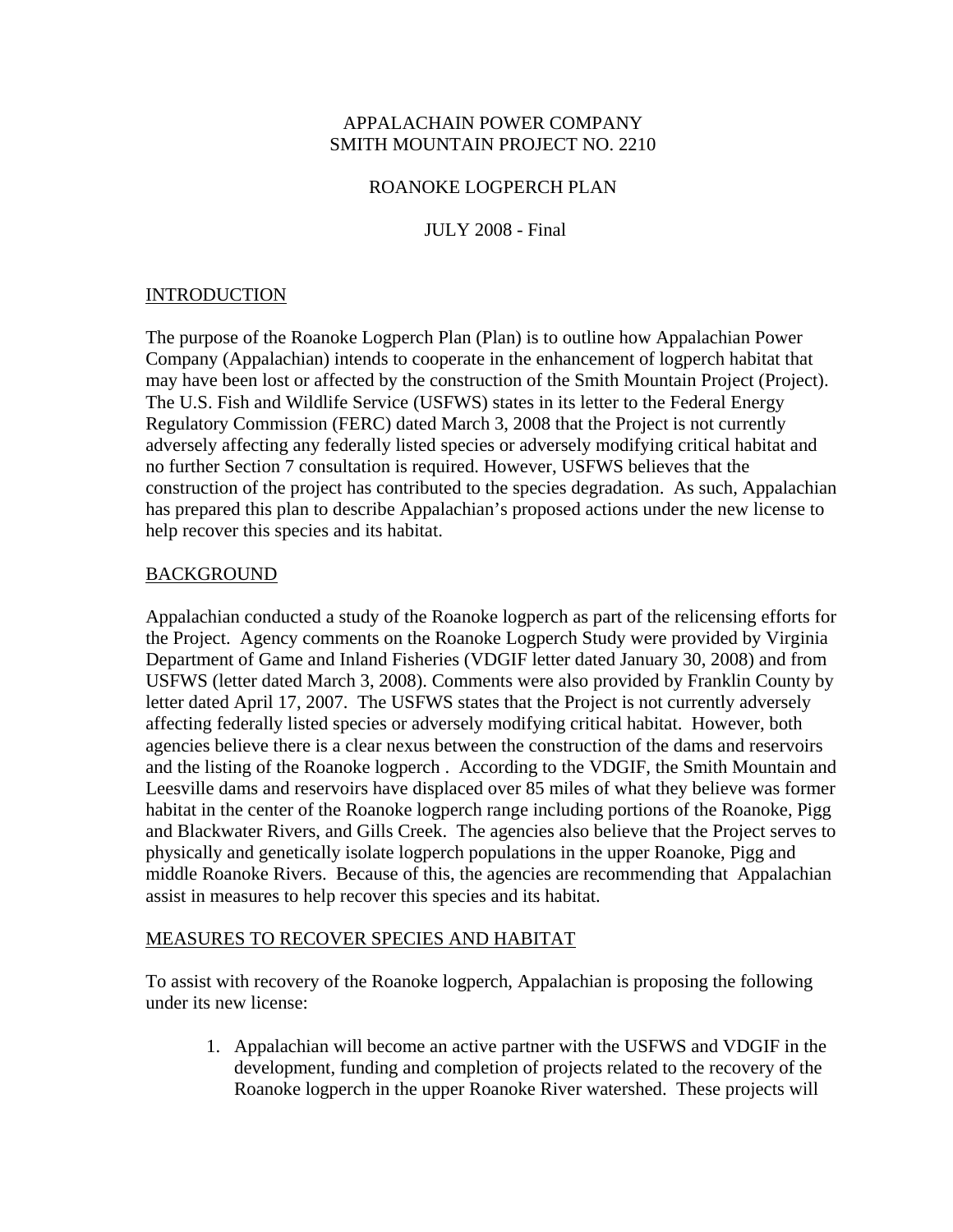include habitat restoration and reintroduction of the species. In 2007, the FWS completed a Roanoke logperch 5-year status review (http://ecos.fws.gov/docs/five\_year\_review/doc113.pdf). This document identifies several measures to restore logperch habitat and recover this species. In addition, the letter from the USFWS dated June 10, 2008 to the Commission and the VDGIF's letter dated July 9, 2008 to Appalachian details potential projects to be considered. Copies of these letters are included in Appendix A of this plan and will be used when consulting with VDGIF and USFWS regarding proposed projects. A map of the Upper Roanoke River Watershed is also located in Appendix A.

- 2. Appalachian will meet annually by February 28th with USFWS and VDGIF to identify projects to be completed for the following year. Consultation will begin in 2010 for implementation starting in 2011. Once identified, the proposed projects will be forwarded to the Commission for review and approval. Included in the proposal will be details regarding the project, criteria for evaluating its success and a map detailing the location of the projects.
- 3. A report detailing the recovery efforts will be filed with the FERC every five years. The report will include a list of projects completed during the previous five year period and consultation with USFWS and VDGIF regarding the effectiveness of these efforts. This report will: (a) include a list of projects completed and a description of the effectiveness of those efforts including the criteria used for determining the success of the habitat enhancement efforts; (b) identify what, if any, projects may be planned for the next reporting period; and (c) any recommendations for changes to the plan that require Commission review and approval.
- 4. Appalachian will provide matching funds each year to be used for stream restoration and stocking projects that would benefit Roanoke logperch in the upper Roanoke River watershed. Funds may be used to provide the 25% landowner cost-share money in stream restoration projects (LIP,BMP, CREP, etc.) within the upper Roanoke River watershed or funds may be appropriated towards supporting the reintroduction of logperch or other watershed restoration projects in the upper Roanoke River watershed as may be identified by a committee of VDGIF , USFWS and Appalachian.

#### COSTS ASSOCIATED WITH IMPLEMENTATION OF PLAN

Appalachian is anticipating that the costs associated with the development, funding and completion of projects related to the recovery of the Roanoke logperch will be \$50,000 per year. Appalachian will provide these funds each year. Funds may be accumulated over several years in order to complete larger projects as identified by the committee of VDGIF, USFWS and Appalachian.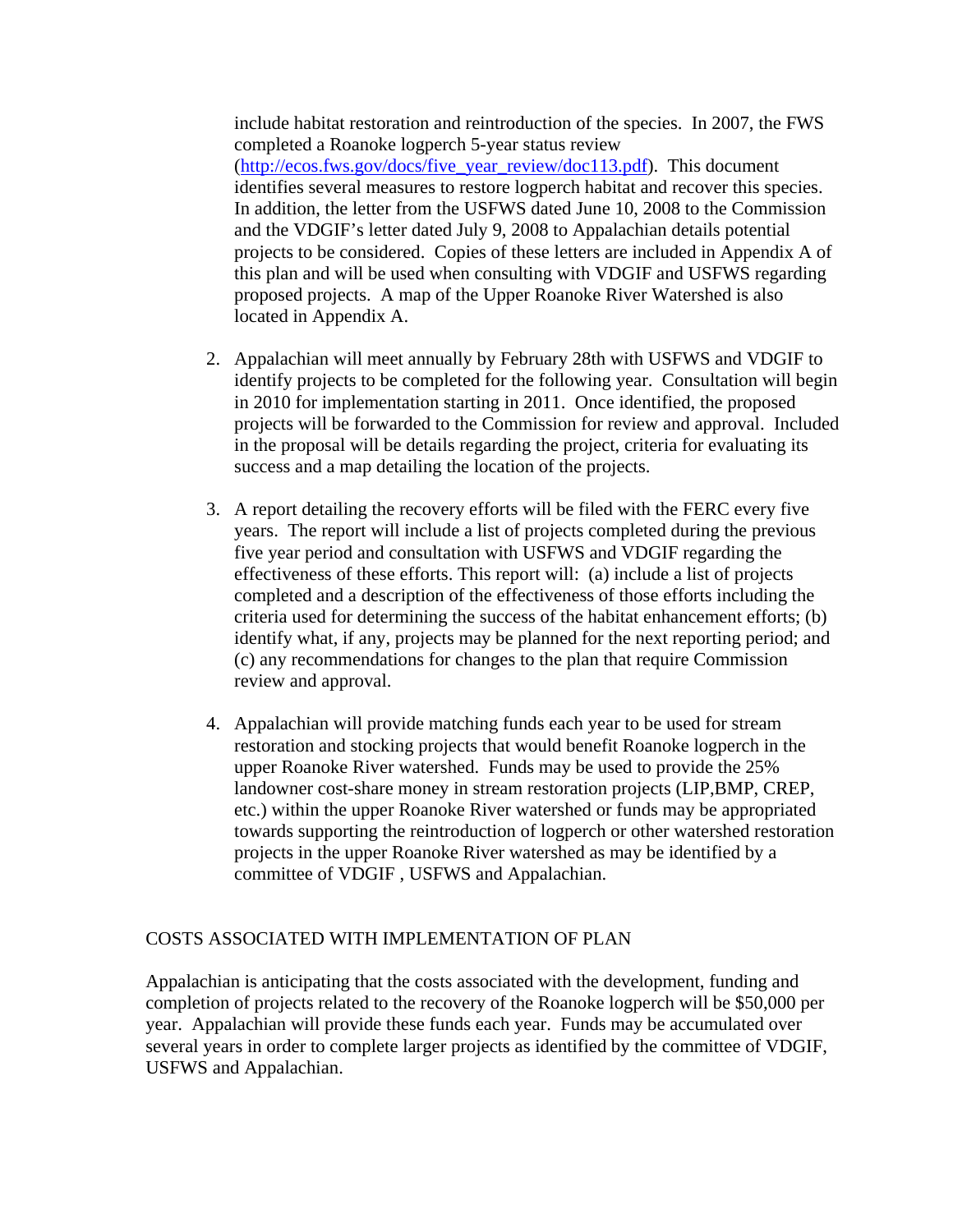# Appendix A

June 10, 2008 letter from U.S. Fish and Wildlife Service containing potential Roanoke Logperch Restoration Measures

July 9, 2008 letter from Virginia Department of Game and Inland Fisheries containing potential Roanoke Logperch Restoration Measures

Map of Upper Roanoke River Watershed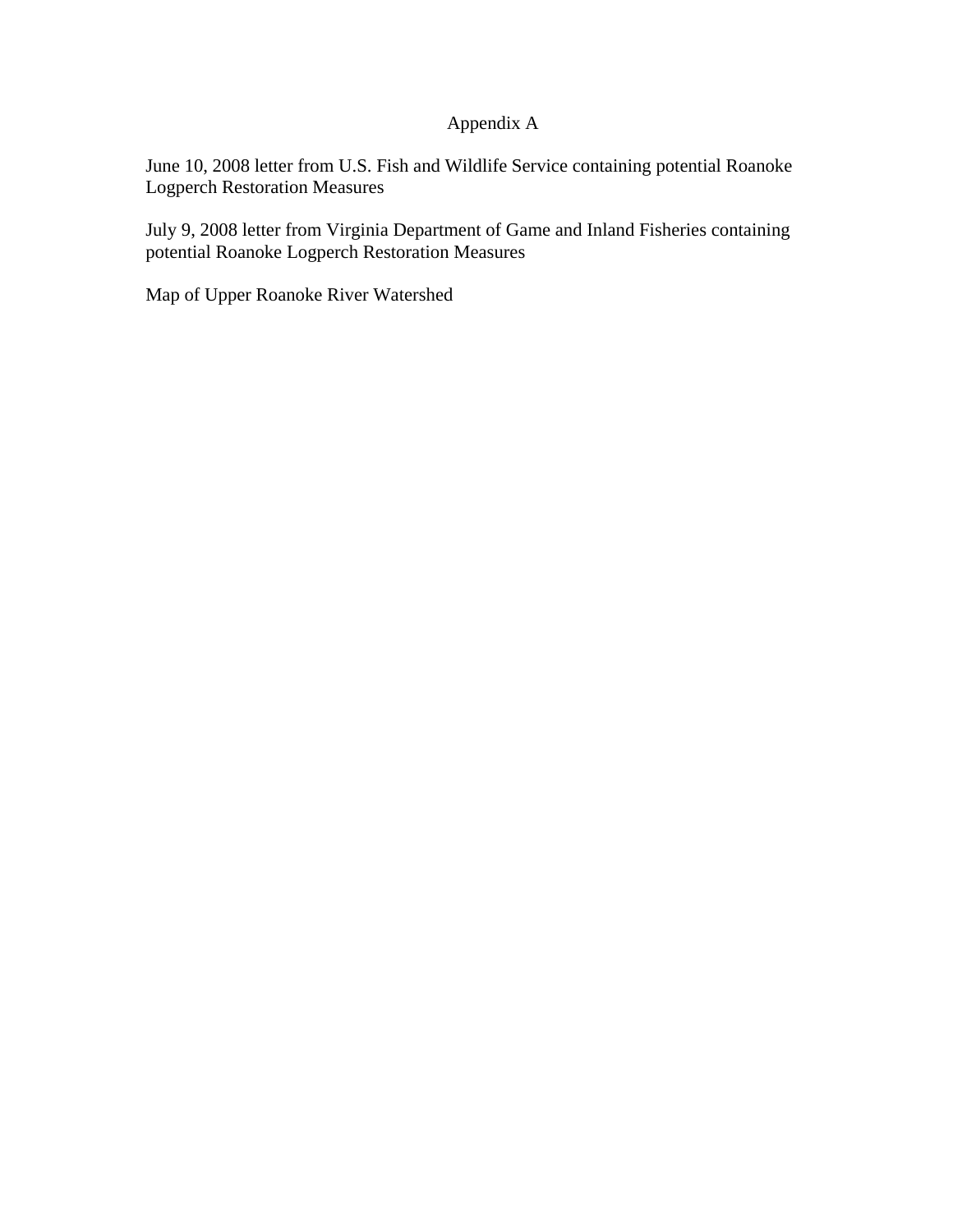# Addendum Order Issuing New License (December 15, 2009) Article 408

Article 408. Roanoke Logperch Enhancement Measures. The licensee shall, in consultation with the U.S. Fish and Wildlife Service (FWS) and the Virginia Department of Game and Inland Fisheries (Virginia DGIF), develop projects related to the recovery of the Roanoke logperch (Percina rex) in the upper Roanoke Watershed. These projects shall include activities related to habitat restoration and/or reintroduction of the species.

The licensee will meet annually (by February 28<sup>th</sup>) with FWS and the Virginia DGIF to identify projects to be completed for the following calendar year. Once identified, the proposed projects will be filed for Commission approval. The projects identified in the annual report to the Commission will be consistent with the types of measures and other activities described by the Commission in its Settlement Policy (Settlements in Hydropower Licensing Proceedings under Part I of the Federal Power Act, 116 FERC  $\P$  61,270 (2006)). The licensee shall include, with its proposal, details regarding the projects, a schedule for implementing the projects, criteria for evaluating their success, and a map identifying their locations. The proposal also shall include the record of correspondence with the resource agencies, including: (a) copies of letters, emails, and phone logs; and (b) a summary of the annual meeting.

The Commission reserves the right to require changes to the annual proposal. Implementation of the proposed measure(s) shall not begin until the licensee is notified by the Commission that the measure(s) are approved. Upon Commission approval, the licensee shall implement the measures in its proposal, including any changes required by the Commission.

Beginning May 1, 2016, and every 5 years thereafter, the licensee shall file for Commission approval, a report describing the projects completed during the previous five calendar years. The report shall: (a) identify the projects completed; (b) describe the effectiveness of the efforts, including the criteria used for determining their success; (c) identify what projects might be planned for the next reporting period; and (d) include any recommendations for changes to the measures required by this article.

The licensee shall prepare the 5-year report in consultation with FWS and the Virginia DGIF. The report shall include documentation of consultation, copies of comments and recommendations on the completed plan after it has been prepared and provided to the agencies, and specific descriptions of how their comments are accommodated by the plan. The licensee shall allow a minimum of 30 days for the agencies to comment before filing the plan with the Commission. If the licensee does not adopt a recommendation, the filing shall include the licensee's reasons, based on projectspecific information.